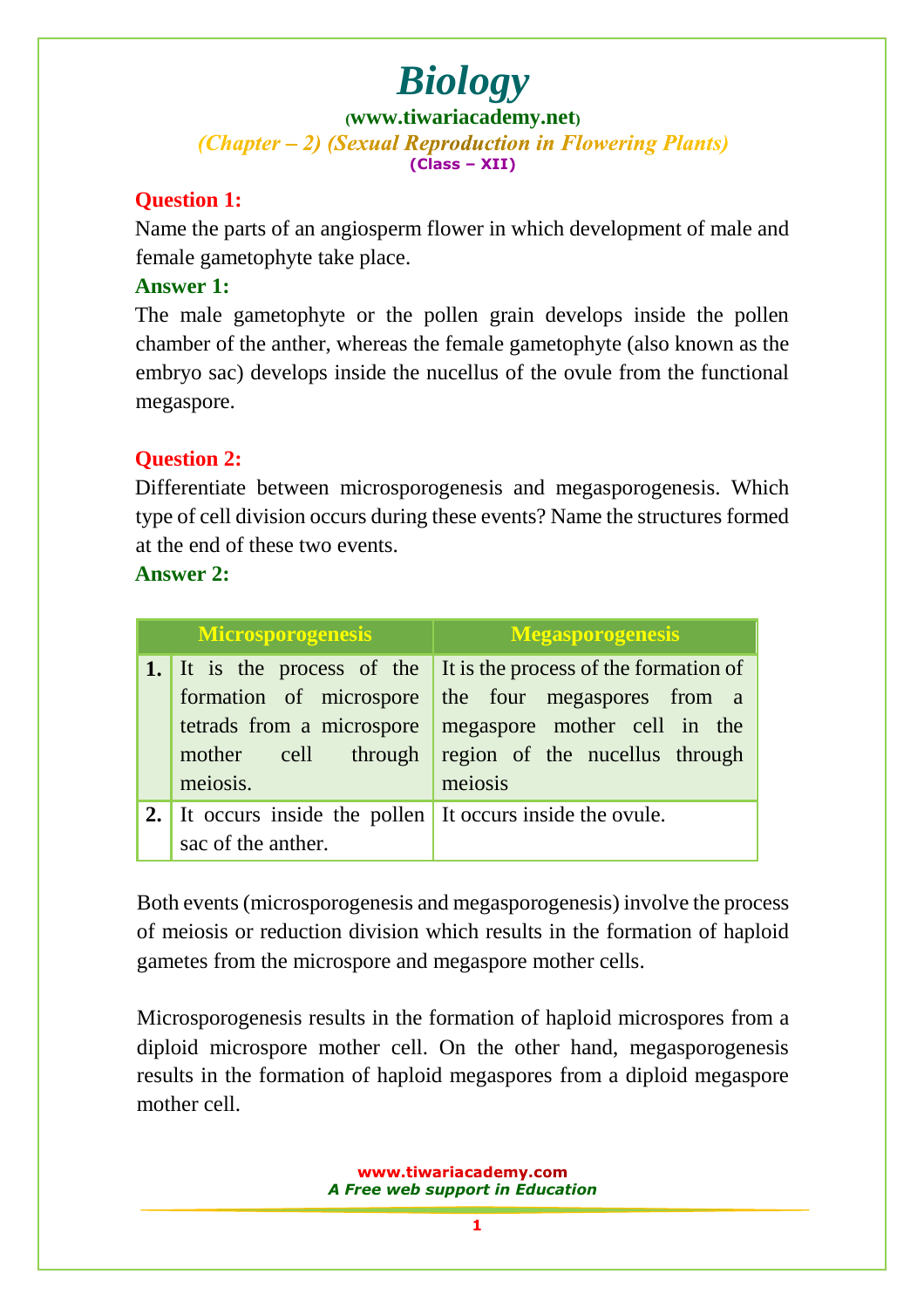**([www.tiwariacademy.net](http://www.tiwariacademy.net/))** (Chapter – 2) (Sexual Reproduction in Flowering Plants) **(Class – XII)**

### **Question 3:**

Arrange the following terms in the correct developmental sequence: Pollen grain, sporogenous tissue, microspore tetrad, pollen mother cell, male gametes

### **Answer 3:**

The correct development sequence is as follows:

Sporogenous tissue – pollen mother cell – microspore tetrad – Pollen grain – male gamete

During the development of microsporangium, each cell of the sporogenous tissue acts as a pollen mother cell and gives rise to a microspore tetrad, containing four haploid microspores by the process of meiosis (microsporogenesis). As the anther matures, these microspores dissociate and develop into pollen grains. The pollen grains mature and give rise to male gametes.

### **Question 4:**

With a neat, labelled diagram, describe the parts of a typical angiosperm ovule.

### **Answer 4:**

An ovule is a female megasporangium where the formation of megaspores takes place.

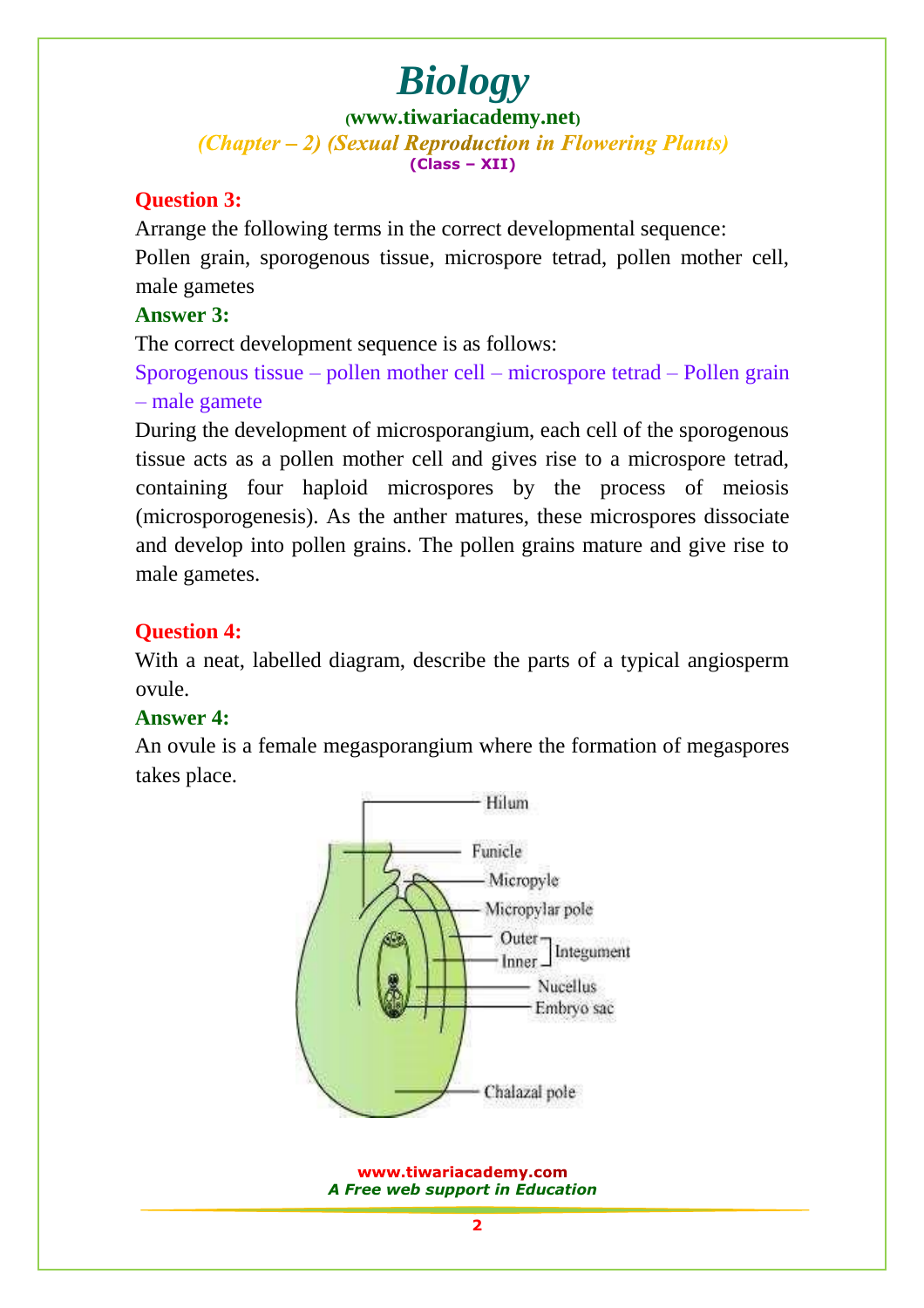#### **([www.tiwariacademy.net](http://www.tiwariacademy.net/))** (Chapter – 2) (Sexual Reproduction in Flowering Plants) **(Class – XII)**

The various parts of an ovule are –

- $\triangleright$  Funiculus It is a stalk-like structure which represents the point of attachment of the ovule to the placenta of the ovary.
- $\triangleright$  Hilum It is the point where the body of the ovule is attached to the funiculus.
- Integuments –They are the outer layers surrounding the ovule that provide protection to the developing embryo.
- $\triangleright$  Micropyle It is a narrow pore formed by the projection of integuments. It marks the point where the pollen tube enters the ovule at the time of fertilization.
- $\triangleright$  Nucellus It is a mass of the parenchymatous tissue surrounded by the integuments from the outside. The nucellus provides nutrition to the developing embryo. The embryo sac is located inside the nucellus.
- $\triangleright$  Chalazal It is the based swollen part of the nucellus from where the integuments originate.

### **Question 5:**

What is meant by monosporic development of female gametophyte?

### **Answer 5:**

The female gametophyte or the embryo sac develops from a single functional megaspore. This is known as monosporic development of the female gametophyte. In most flowering plants, a single megaspore mother cell present at the micropylar pole of the nucellus region of the ovule undergoes meiosis to produce four haploid megaspores. Later, out of these four megaspores, only one functional megaspore develops into the female gametophyte, while the remaining three degenerate.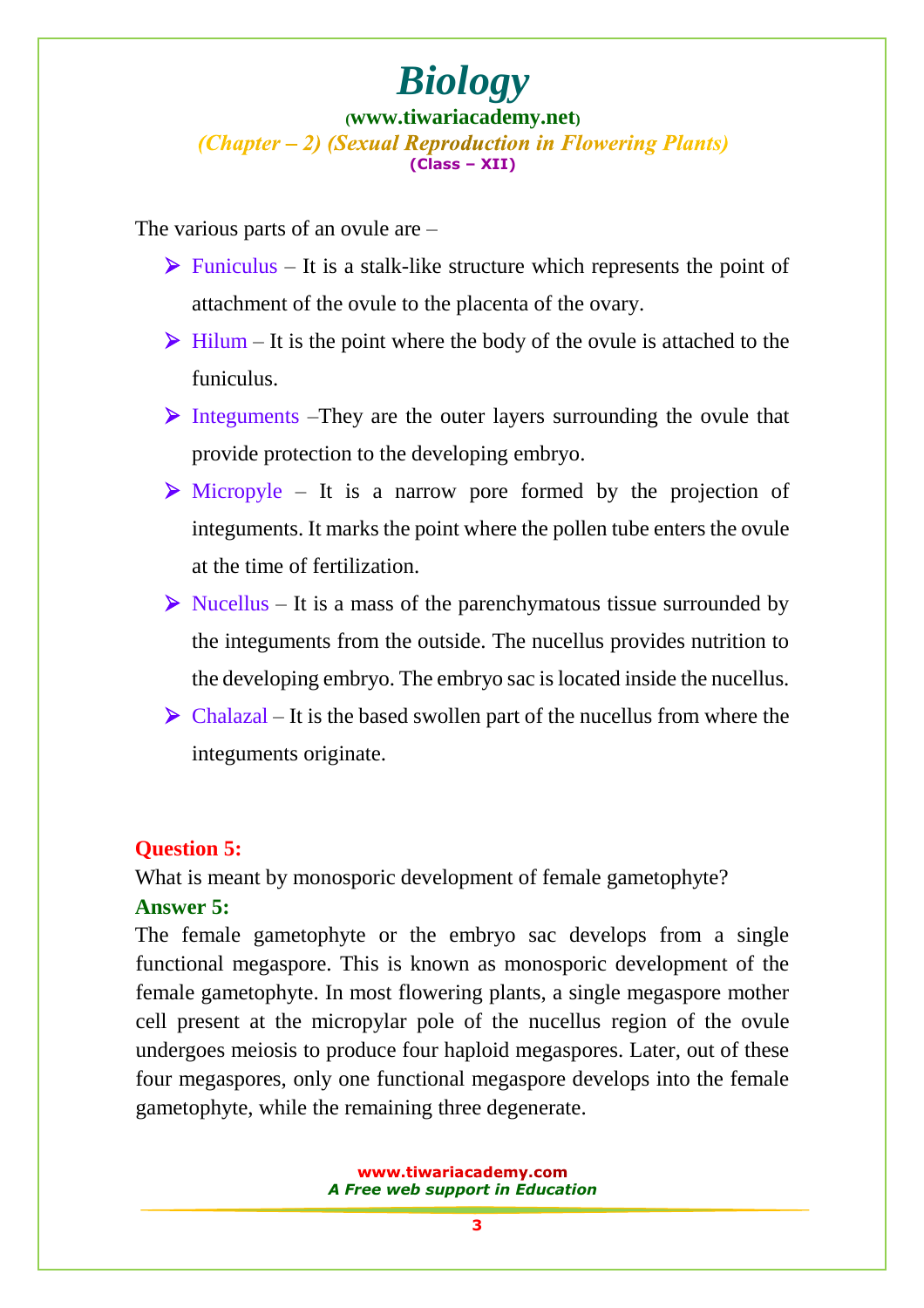**([www.tiwariacademy.net](http://www.tiwariacademy.net/))** (Chapter – 2) (Sexual Reproduction in Flowering Plants) **(Class – XII)**

### **Question 6:**

With a neat diagram explain the 7-celled, 8-nucleate nature of the female gametophyte.

### **Answer 6:**



Micropylar end

The female gametophyte (embryo sac) develops from a single functional megaspore. This megaspore undergoes three successive mitotic divisions to form eight nucleate embryo sacs.

The first mitotic division in the megaspore forms two nuclei. One nucleus moves towards the micropylar end while the other nucleus moves towards the chalazal end. Then, these nuclei divide at their respective ends and redivide to form eight nucleate stages. As a result, there are four nuclei each at both the ends i.e., at the micropylar and the chalazal end in the embryo sac. At the micropylar end, out of the four nuclei only three differentiate into two synergids and one egg cell. Together they are known as the egg apparatus. Similarly, at the chalazal end, three out of four nuclei differentiates as antipodal cells. The remaining two cells (of the micropylar and the chalazal end) move towards the centre and are known as the polar nuclei, which are situated in a large central cell. Hence, at maturity, the female gametophyte appears as a 7-celled structure, though it has 8 nucleate.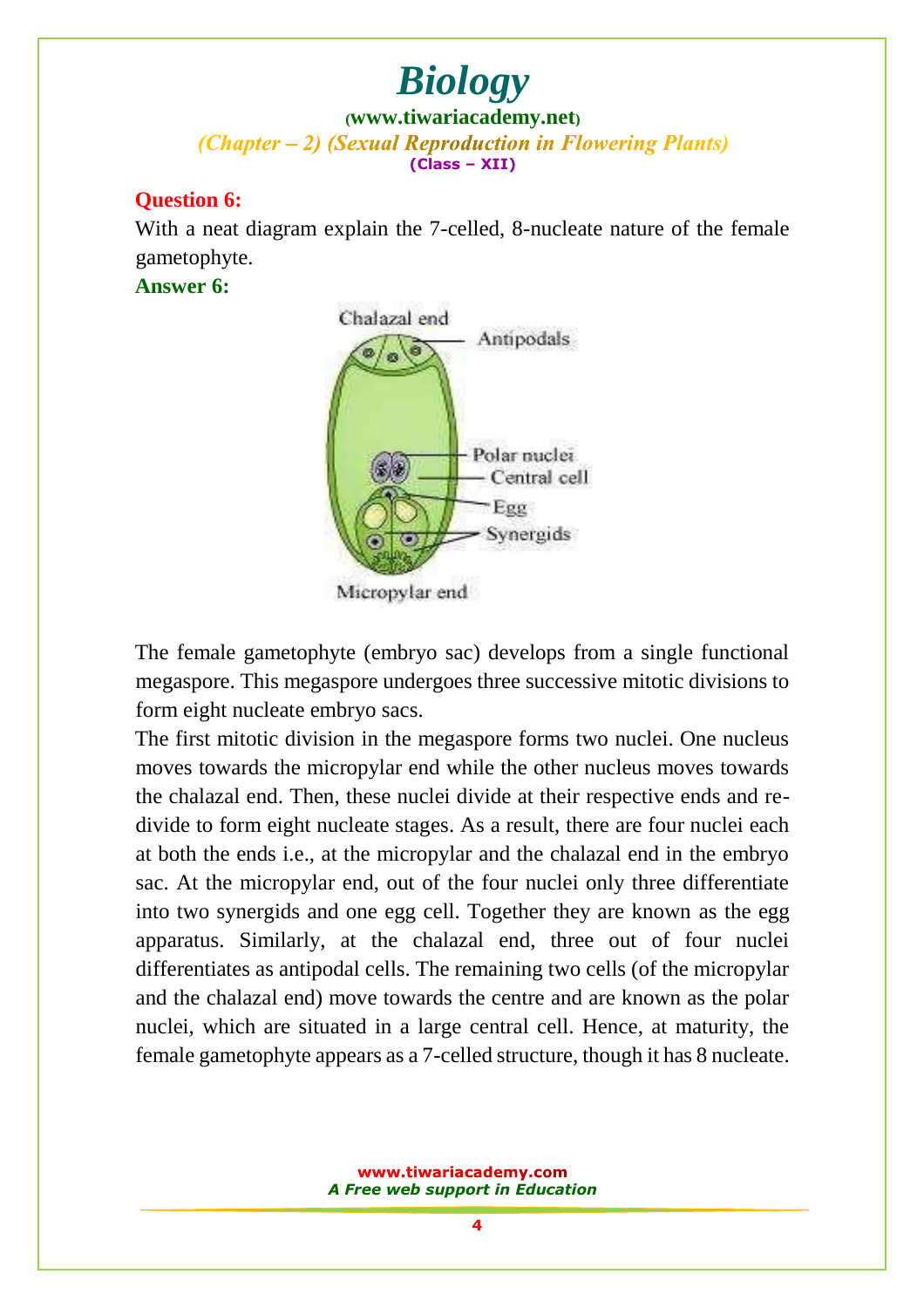**([www.tiwariacademy.net](http://www.tiwariacademy.net/))** (Chapter – 2) (Sexual Reproduction in Flowering Plants) **(Class – XII)**

### **Question 7:**

What are chasmogamous flowers? Can cross-pollination occur in cleistogamous flowers? Give reasons for your answer.

### **Answer 7:**

There are two types of flowers present in plants namely *Oxalis* and *Viola* − chasmogamous and cleistogamous flowers.

Chasmogamous flowers have exposed anthers and stigmata similar to the flowers of other species.

Cross-pollination cannot occur in cleistogamous flowers. This is because cleistogamous flowers never open at all. Also, the anther and the stigma lie close to each other in these flowers. Hence, only self-pollination is possible in these flowers.

### **Question 8:**

Mention two strategies evolved to prevent self-pollination in flowers.

### **Answer 8:**

Self-pollination involves the transfer of pollen from the stamen to the pistil of the same flower. Two strategies that have evolved to prevent selfpollination in flowers are as follows:

- $\triangleright$  In certain plants, the stigma of the flower hasthecapability to prevent the germination of pollen grains and hence, prevent the growth of the pollen tube.It is a genetic mechanism to prevent self-pollination called self- incompatibility. Incompatibility may be between individuals of the same species or between individuals of different species. Thus, incompatibility prevents breeding.
- $\triangleright$  In some plants, the gynoecium matures before the androecium or vice-versa. This phenomenon is known as protogyny or protandry respectively. This prevents the pollen from coming in contact with the stigma of the same flower.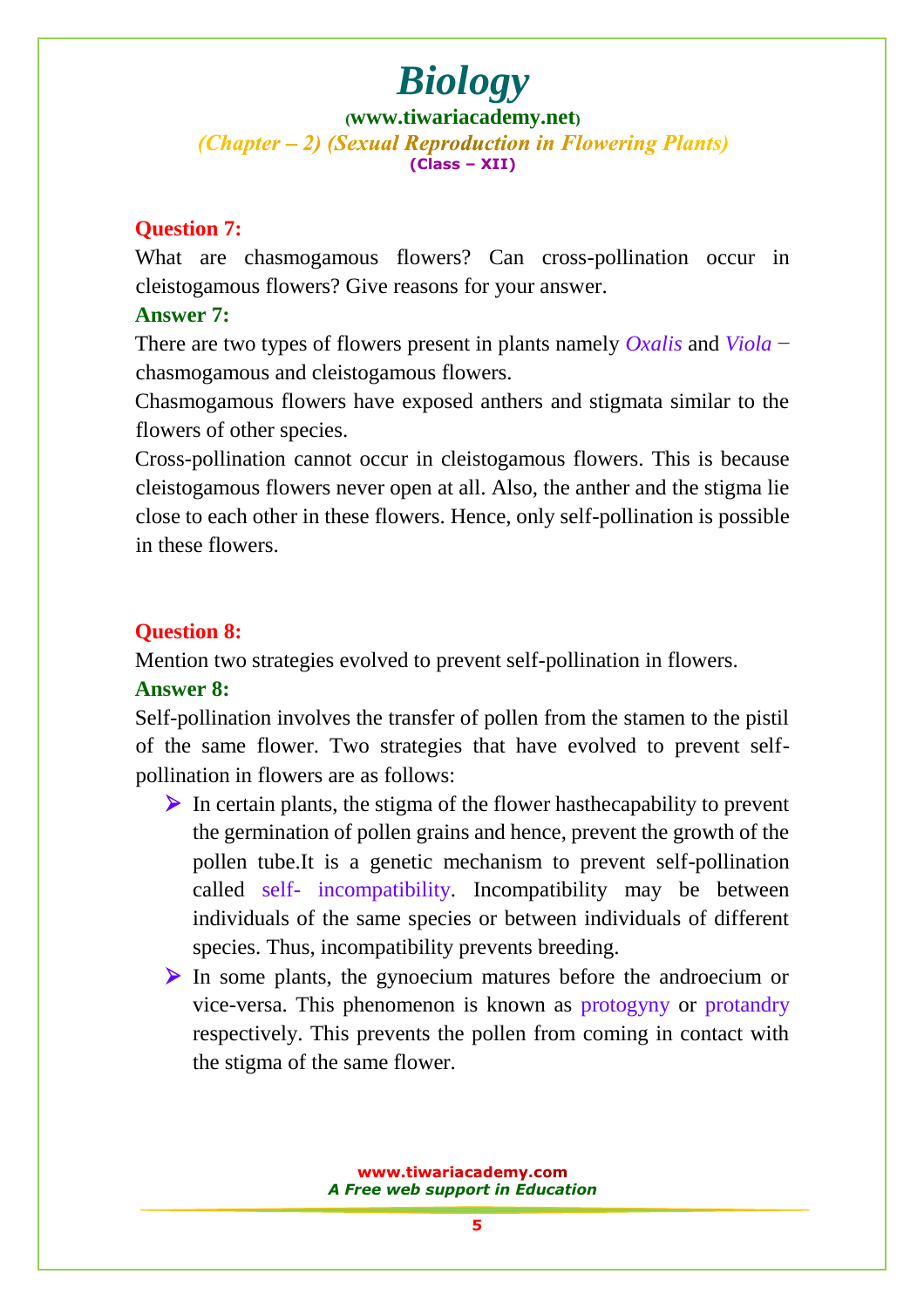**([www.tiwariacademy.net](http://www.tiwariacademy.net/))** (Chapter – 2) (Sexual Reproduction in Flowering Plants) **(Class – XII)**

### **Question 9:**

What is self-incompatibility? Why does self-pollination not lead to seed formation in self-incompatible species?

### **Answer 9:**

Self-incompatibility is a genetic mechanism in angiosperms that prevents self-pollination. It develops genetic incompatibility between individuals of the same species or between individuals of different species.

The plants which exhibit this phenomenon have the ability to prevent germination of pollen grains and thus, prevent the growth of the pollen tube on the stigma of the flower. This prevents the fusion of the gametes along with the development of the embryo. As a result, no seed formation takes place.

### **Question 10:**

What is bagging technique? How is it useful in a plant breeding programme? **Answer 10:**

Various artificial hybridization techniques (under various crop improvement programmes) involve the removal of the anther from bisexual flowers without affecting the female reproductive part (pistil) through the process of emasculation. Then, these emasculated flowers are wrapped in bags to prevent pollination by unwanted pollen grains. This process is called bagging.

This technique is an important part of the plant breeding programme as it ensures that pollen grains of only desirable plants are used for fertilization of the stigma to develop the desired plant variety.

### **Question 11:**

What is triple fusion? Where and how does it take place? Name the nuclei involved in triple fusion.

### **Answer 11:**

Triple fusion is the fusion of the male gamete with two polar nuclei inside the embryo sac of the angiosperm.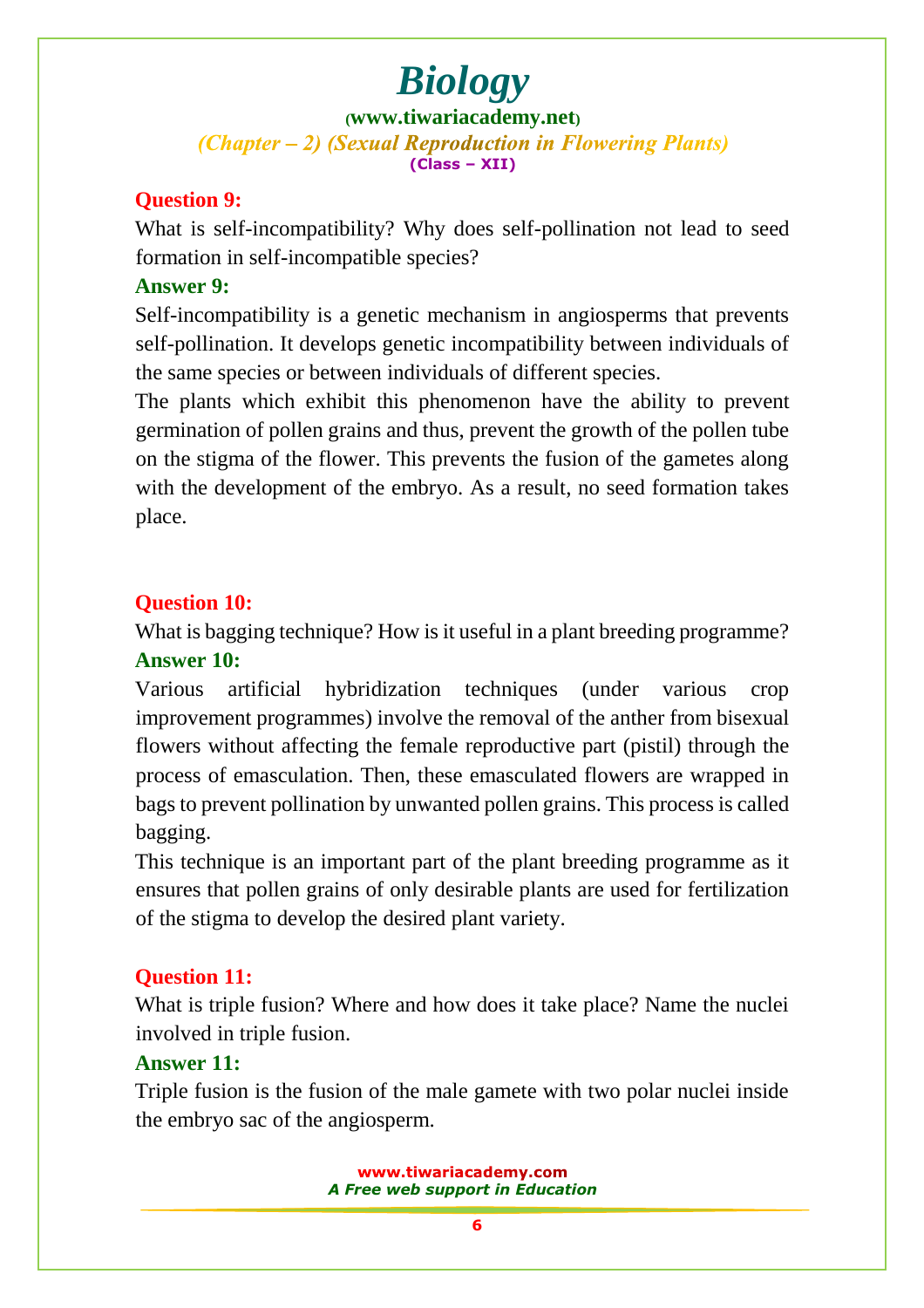### **([www.tiwariacademy.net](http://www.tiwariacademy.net/))** (Chapter – 2) (Sexual Reproduction in Flowering Plants) **(Class – XII)**

This process of fusion takes place inside the embryo sac.

When pollen grains fall on the stigma, they germinate and give rise to the pollen tube that passes through the style and enters into the ovule. After this, the pollen tube enters one of synergids and releases two male gametes there. Out of the two male gametes, one gamete fuses with the nucleus of the egg cell and forms the zygote (syngamy). The other male gamete fuses with the two polar nuclei present in the central cell to form a triploid primary endosperm nucleus. Since this process involves the fusion of three haploid nuclei, it is known as triple fusion. It results in the formation of the endosperm.

One male gamete nucleus and two polar nuclei are involved in this process.

### **Question 12:**

Why do you think the zygote is dormant for sometime in a fertilized ovule? **Answer 12:**

The zygote is formed by the fusion of the male gamete with the nucleus of the egg cell. The zygote remains dormant for some time and waits for the endosperm to form, which develops from the primary endosperm cell resulting from triple fusion. The endosperm provides food for the growing embryo and after the formation of the endosperm, further development of the embryo from the zygote starts.

### **Question 13:**

Differentiate between:

- **(a)** Hypocotyl and epicotyl;
- **(b)** Coleoptile and coleorrhiza;
- **(c)** Integument and testa;
- **(d)** Perisperm and pericarp.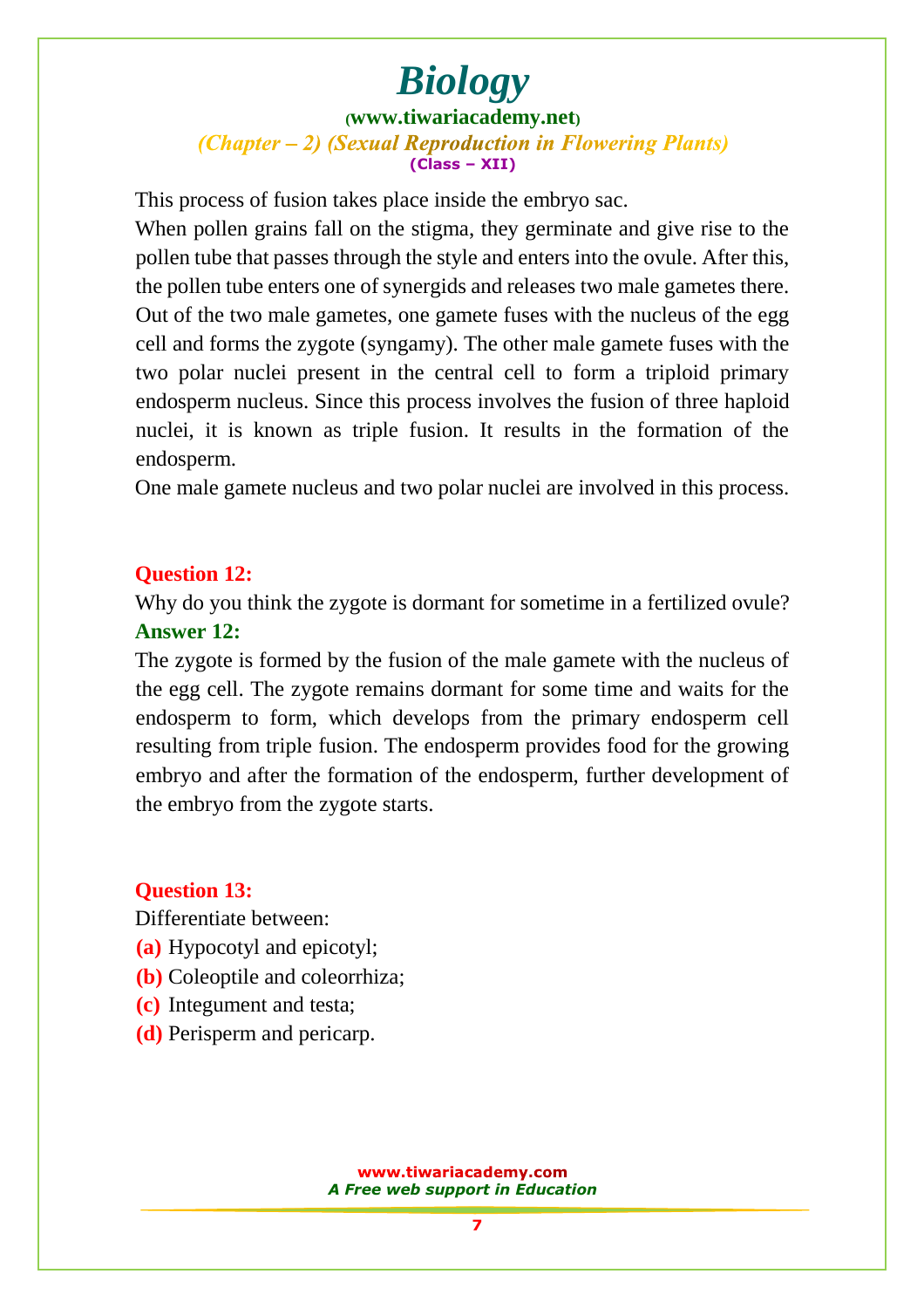### **([www.tiwariacademy.net](http://www.tiwariacademy.net/))**

(Chapter – 2) (Sexual Reproduction in Flowering Plants) **(Class – XII)**

### **Answer 13:**

|                | I<br>I                         |
|----------------|--------------------------------|
| . .<br>×<br>M. | . .<br>۰.<br>I<br>I<br>I<br>×. |

| <b>Hypocotyl</b> |                                                                     | <b>Epicotyl</b>                 |
|------------------|---------------------------------------------------------------------|---------------------------------|
|                  | <b>1.</b> The portion of the embryonal The portion of the embryonal |                                 |
|                  | axis which lies below the axis which lies above the                 |                                 |
|                  | cotyledon in a dicot embryo is                                      | cotyledon in a dicot embryo is  |
|                  | known as the hypocotyl.                                             | known as the epicotyl.          |
|                  | 2. It terminates with the radicle.                                  | It terminates with the plumule. |
|                  |                                                                     |                                 |

#### **(b)**

| <b>Coleoptile</b> | <b>Coleorrhiza</b>                                                                                                                                                    |
|-------------------|-----------------------------------------------------------------------------------------------------------------------------------------------------------------------|
| monocot seed.     | It is a conical protective sheath It is an undifferentiated sheath that<br>that encloses the plumule in a encloses the radicle and the root cap<br>in a monocot seed. |

#### **(c)**

| Integument                                                           | <b>Testa</b> |
|----------------------------------------------------------------------|--------------|
| It is the outermost covering of an It is the outermost covering of a |              |
| ovule. It provides protection to it.                                 | seed.        |

#### **(d)**

| <b>Perisperm</b>                                                               | <b>Pericarp</b>              |
|--------------------------------------------------------------------------------|------------------------------|
| It is the residual nucellus which persists. It is the ripened wall of a fruit, |                              |
| It is present in some seeds such as beet                                       | which develops from the wall |
| and black pepper.                                                              | of an ovary.                 |

### **Question 14:**

Why is apple called a false fruit? Which part(s) of the flower forms the fruit?

### **Answer 14:**

Fruits derived from the ovary and other accessory floral parts are called false fruits. On the contrary, true fruits are those fruits which develop from the ovary, but do not consist of the thalamus or any other floral part. In an apple, the fleshy receptacle forms the main edible part. Hence, it is a false fruit.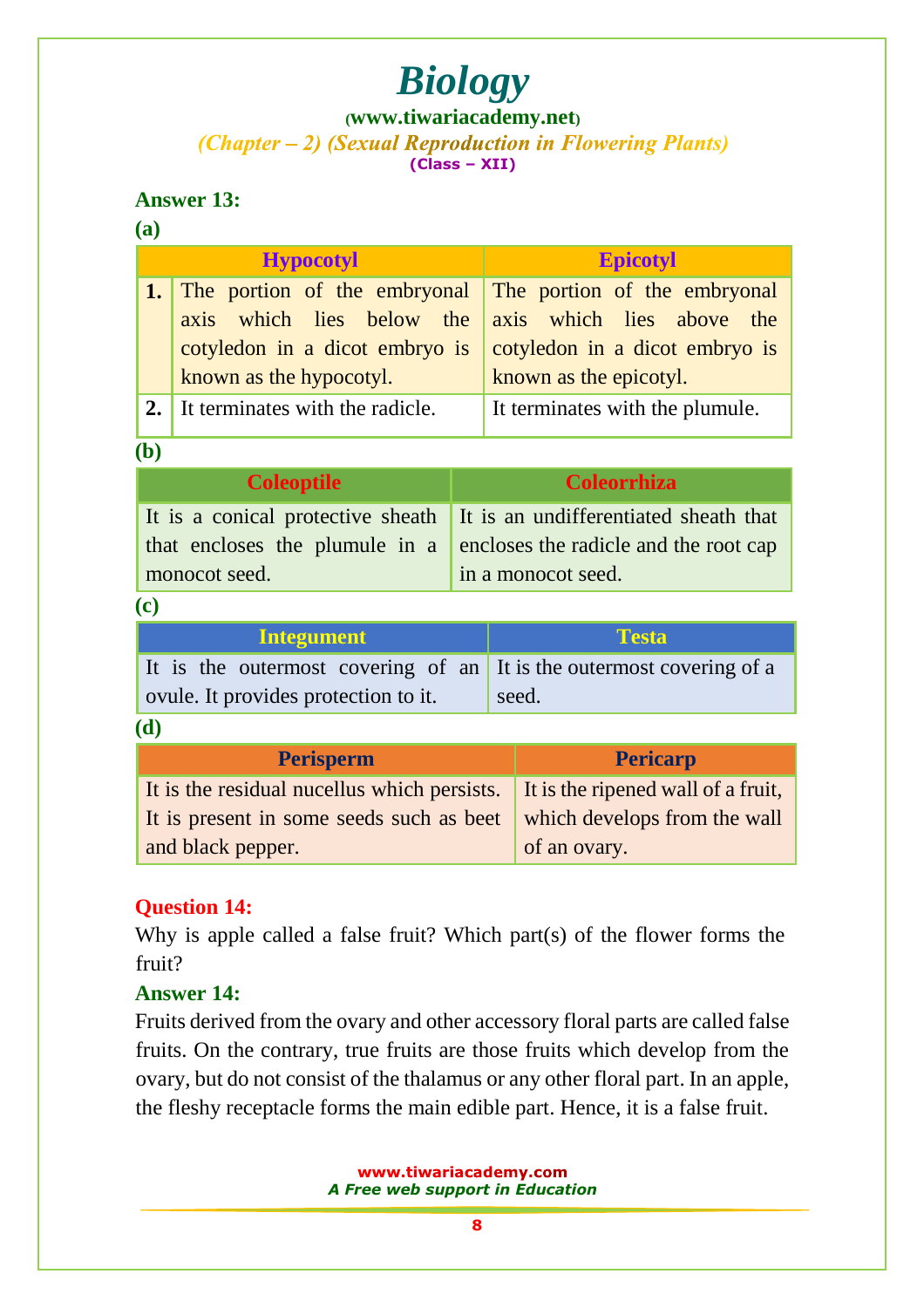#### **([www.tiwariacademy.net](http://www.tiwariacademy.net/))** (Chapter – 2) (Sexual Reproduction in Flowering Plants) **(Class – XII)**

### **Question 15:**

What is meant by emasculation? When and why does a plant breeder employ this technique?

### **Answer 15:**

Emasculation is the process of removing anthers from bisexual flowers without affecting the female reproductive part (pistil), which is used in various plant hybridization techniques.

Emasculation is performed by plant breeders in bisexual flowers to obtain the desired variety of a plant by crossing a particular plant with the desired pollen grain. To remove the anthers, the flowers are covered with a bag before they open. This ensures that the flower is pollinated by pollen grains obtained from desirable varieties only. Later, the mature, viable, and stored pollen grains are dusted on the bagged stigma by breeders to allow artificial pollination to take place and obtain the desired plant variety.

### **Question 16:**

If one can induce parthenocarpy through the application of growth substances, which fruits would you select to induce parthenocarpy and why? **Answer 16:**

### Parthenocarpy is the process of developing fruits without involving the process of fertilization or seed formation. Therefore, the seedless varieties of economically important fruits such as orange, lemon, water melon etc. are produced using this technique. This technique involves inducing fruit formation by the application of plant growth hormones such as auxins.

### **Question 17:**

Explain the role of tapetum in the formation pollen-grain wall.

### **Answer 17:**

Tapetum is the inner[most layer of the microsporangium. It provides](www.tiwariacademy.com) nourishment to the developing pollen grains. During microsporogenesis, the cells of tapetum produce various enzymes, hormones, amino acids, and other nutritious material required for the development of pollen grains. It also produces the exine layer of the pollen grains, which is composed of the sporopollenin.